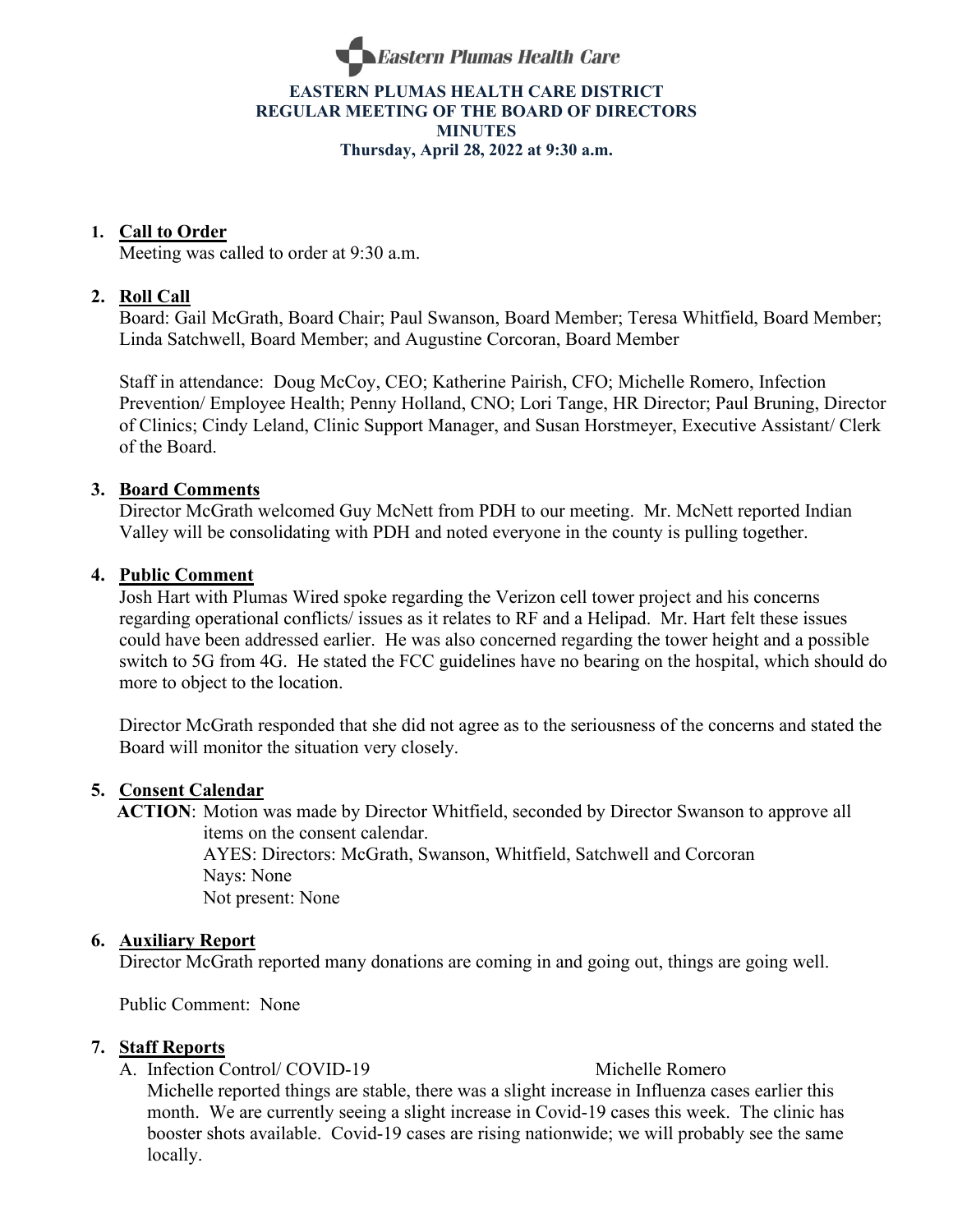# B. Chief Nursing Officer Report Penny Holland

Penny reported things are stable, we have one traveler on night shift on the Acute floor, we need a full-time replacement. Radiology is trying to replace Ramon; we have a traveler filling in and a new person coming on board. Our new interim lab manager, Rich, is here for six months and we have 3 full-time CLS's coming on Monday. We obtained a new Cepheid lab machine which will be able to test for C.difficile and Norovirus. Respiratory is fully staffed. We are reviewing the employee survey results.

Donna reported we are using a new pacemaker app with Medtronic, which works on tablets and allows the device to function properly.

- C. SNF Director of Nursing Lorraine Noble Lorraine was not present to report.
- 

D. HR Director Lori Tange Lori reported new unemployment claims have returned to pre-pandemic levels. The current labor market is very tight. The HR department met with managers on April 9<sup>th</sup> to review the employee survey results, create action plans and wins. Each department will be meeting with HR to go over their department's survey results. We want employees to feel their voices are heard and acted upon.

Director Whitfield asked a question about the blue section of the pie charts. Lori answered that the blue section denotes an employee who did not answer a question because they are likely a new employee.

Director Whitfield asked what events have been planned for the upcoming Nurses week. Lori replied that the schedule has not allowed for a meeting with the nursing department at this time.

- E. Chief Financial Officer Report Katherine Pairish See attached March financial reports. Katherine reported EPHC is doing very well.
- F. Director of Clinics Paul Bruning

Paul reported March as our best revenue month in the last four years. We have exceeded our 3% growth goals and exceeded our Telemed goals in the last month by 1000. The urgent access program started last week and has resulted in 10-15 patients per day. Our in office dispensing of medications (antibiotics, etc.) will start in a week or so. We met with the Portola Pharmacy personnel to discuss prescriptions for Loyalton. We are conducting our bi-annual review of our Rural Health Care status. Our new clinic support manager, Cindy, has started. Doug and Paul met with Sierra County Public Health regarding the future Loyalton Clinic. We are collecting RFP's for the Loyalton Clinic remodel project; we hope to have it for the Board's review at the next meeting.

Director Whitfield asked about our online patient portal. Paul responded that our portal is not very user friendly; we will push the Cerner portal once we have switched over to their EMR.

Director Satchwell commented that the Urgent Access hours were a great addition to our services. The Facebook add was also very good.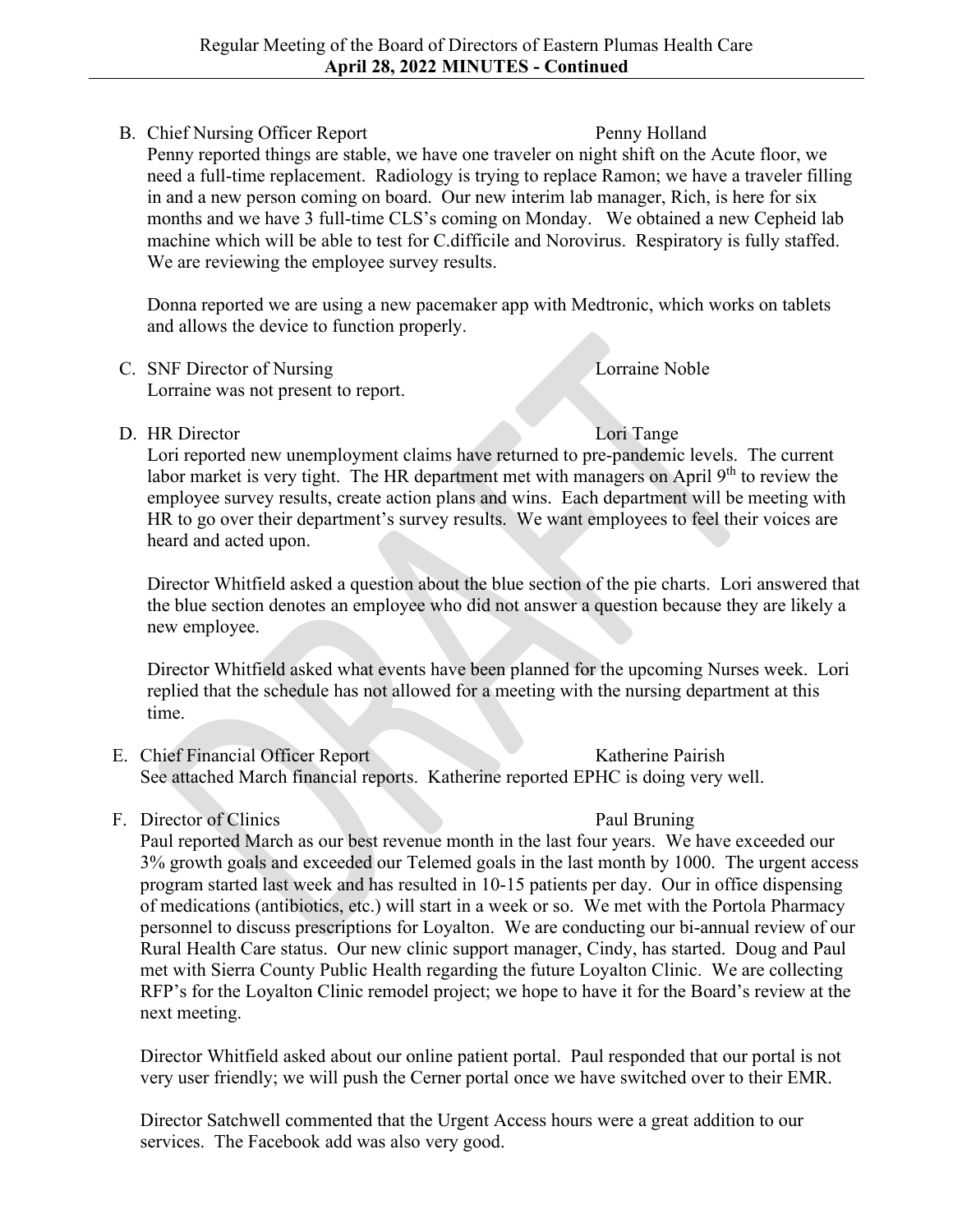# **8. Chief Executive Officer Report** Doug McCoy

Doug shared what he provided at last night's City Council meeting. We will be working within the City's conditional use permit. There have been multiple meetings between the City and EPHC regarding our concerns. We have also discussed the situation with MedTrans and determined there will not be any operational issues for the helicopter. We will continue our EMF testing at various locations on campus. We would like to recognize the communication with the City regarding this issue.

## **OPERATIONAL PLAN OVERVIEW**

March operating performance YTD continues to remain above year-over-year performance. March revenues were over March 2021 by 13.6% with all business units showing improvement with the exception of acute revenue which was down 8.2%. Operating expenses rose sharply as the result of multiple factors including traveler related costs, commodity price increases, construction project costs, and the early implementation of the 2022 annual staff increases. We continue to see growth in both outpatient rehabilitation and swing bed census volumes resulting from additional marketing activities. Our Clinics posted their highest performance outcomes over a four- year period in the month of March and have expanded service hours to assist with same day patient needs.

The Loyalton Clinic, hospital/Loyalton SNF floor renovation, and Rehabilitation Wellness Center projects are continuing as planned. The contractor bidding process has been initiated for both the clinic and flooring renovation projects. Additional approved projects that are in process include the resident window replacement and installation of new dryers in the Loyalton SNF, purchase of a UPS back up system for the CT unit in Radiology to prevent equipment damage due to power loss/surge issues, an upgrade to the Loyalton fire panel, and the purchase of a lab analyzer through a CA grant program.

EPHC initiated a new CNA class which began on April 11th with eight students enrolled including two current EPHC employees. We look forward to their successful graduation from the program in May and joining us as EPHC team members upon completion of their program.

# CUSTOMER SERVICE INITIATIVE:

On March 28th and 29th, we held an onsite leadership training with Custom Learning Systems as part of our 2022 patient experience strategic plan. Sessions were held on a variety of topics to include development of our Service Excellence Council, Oasis team selection and implementation, and training with our Service Excellence Advisors.

The Oasis (organizationally advanced service improvement system) teams are comprised of EPHC management staff with a purpose of selecting 1-3 major projects for development and implementation based on identified patient/employee needs. The three Oasis teams each have a specific focus area: sentence starters and behaviors (i.e. customer relations), onboarding and retention, and 'winning back' patients. At the conclusion of the project development and implementation, the teams will formally present their results and the practice will become part of the EPHC operating plan. The Oasis team process will continue throughout the remainder of this year. Two of the three teams have already completed their first meetings in April and will be developing their project activity and scope. The third team will be meeting within the next couple of weeks.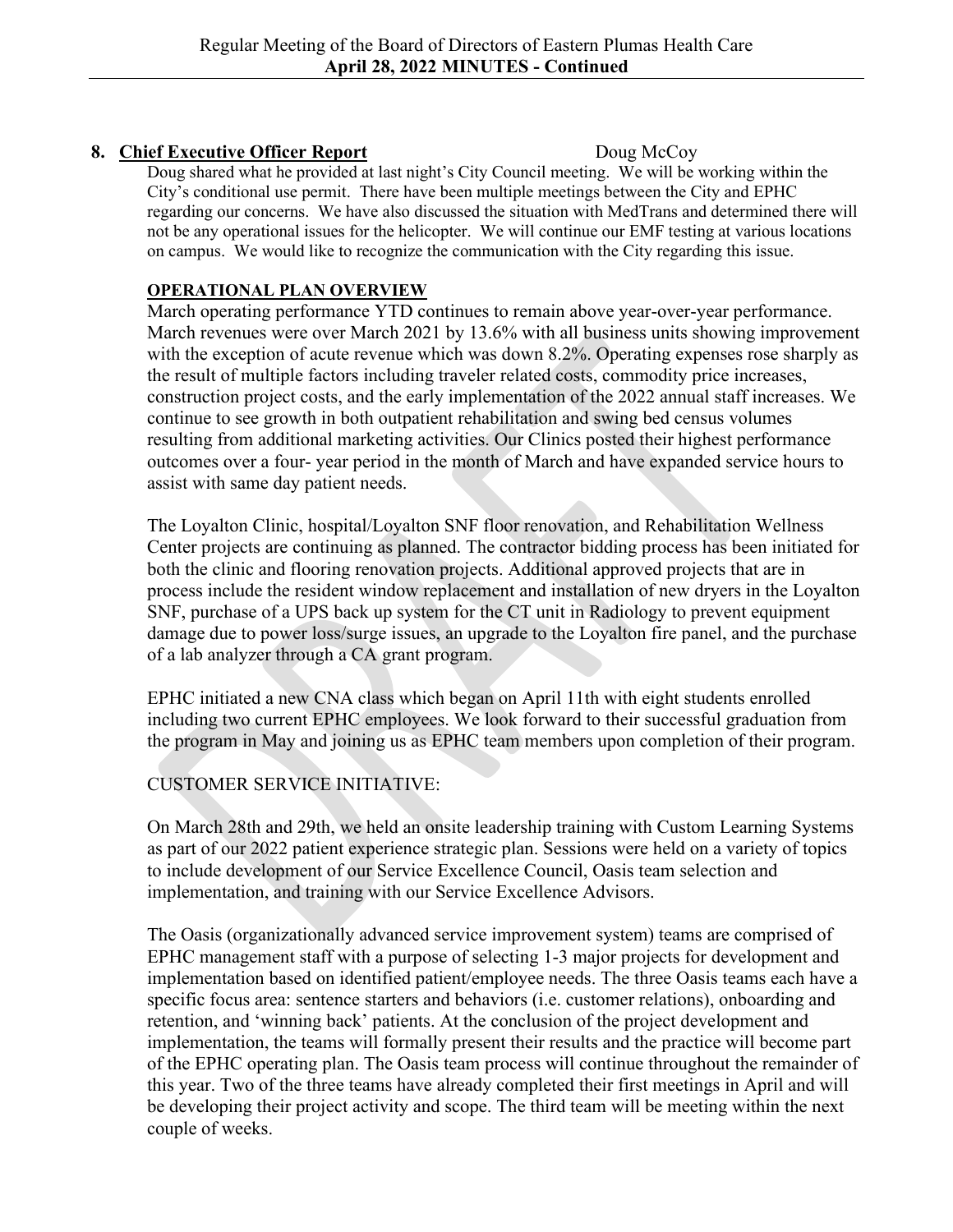Our newly developed Service Excellence Council is comprised of 60% management staff and 40% direct care staff. The Council will act as the 'hub' of information from both the Oasis teams and Service Excellence Advisors and will also guide to ensure the EPHC Service Excellence process takes place effectively. The first meeting of the Council took place on April 14th and was very successful. Jim Burson was appointed as Chairman for the Council and will lead that team going forward.

Our Service Excellence Advisors are direct care or front line staff members who will be providing the patient experience workshop presentations to all EPHC team members and new hires. This group was specifically selected based on their enthusiasm and capability to help lead our important initiative. The members are:

Kim Voigt – Dietary Lynn Correll – Business Office Brittney Valjalo – Rehabilitation Linda Fain – Purchasing Debbie Espana – Loyalton SNF Julie Adami – Portola SNF Phoebe Griffin – Dental Rebecca Mason – Clinics April Downs – Clinics Tracy Studer – Behavioral Health Britanie Strei – Human Resources Vanessa Zeigler – Loyalton SNF Renee Baldaras – Portola SNF

We will be having a final training with this group on April 25th and 26th including a graduation ceremony. Staff workshops led by our SEA teams will then be initiated across the campus. I am very impressed with the effort and commitment shown by all of these teams to make our patient experience initiative as successful as possible.

Our 1<sup>st</sup> quarterly Newsletter was mailed to the community this week, the next will be this summer. Thank you to BigFish for the design.

The Seizmic retrofit situation is ongoing. There is a Senate Bill, SB 1339, which will re-write the requirements. Many upgrades have already taken place. The deadline may be pushed out and the legislation re-worked. We will know more later this year.

Director McGrath asked if CAH's would be excluded in the legislation. Doug responded that critical access and single story hospitals are not yet excluded from the requirement. Many facilities have made modifications which moved them from a SPC1 designation to SPC2 and resulted in improved disaster preparedness.

Director Satchwell stated the Rural hospital original funding was in the 1950's with the Hill Burton Act. Doug commented that he will bring this up and that the current seismic retrofit requirement is a \$100 billion unfunded cost to California hospitals.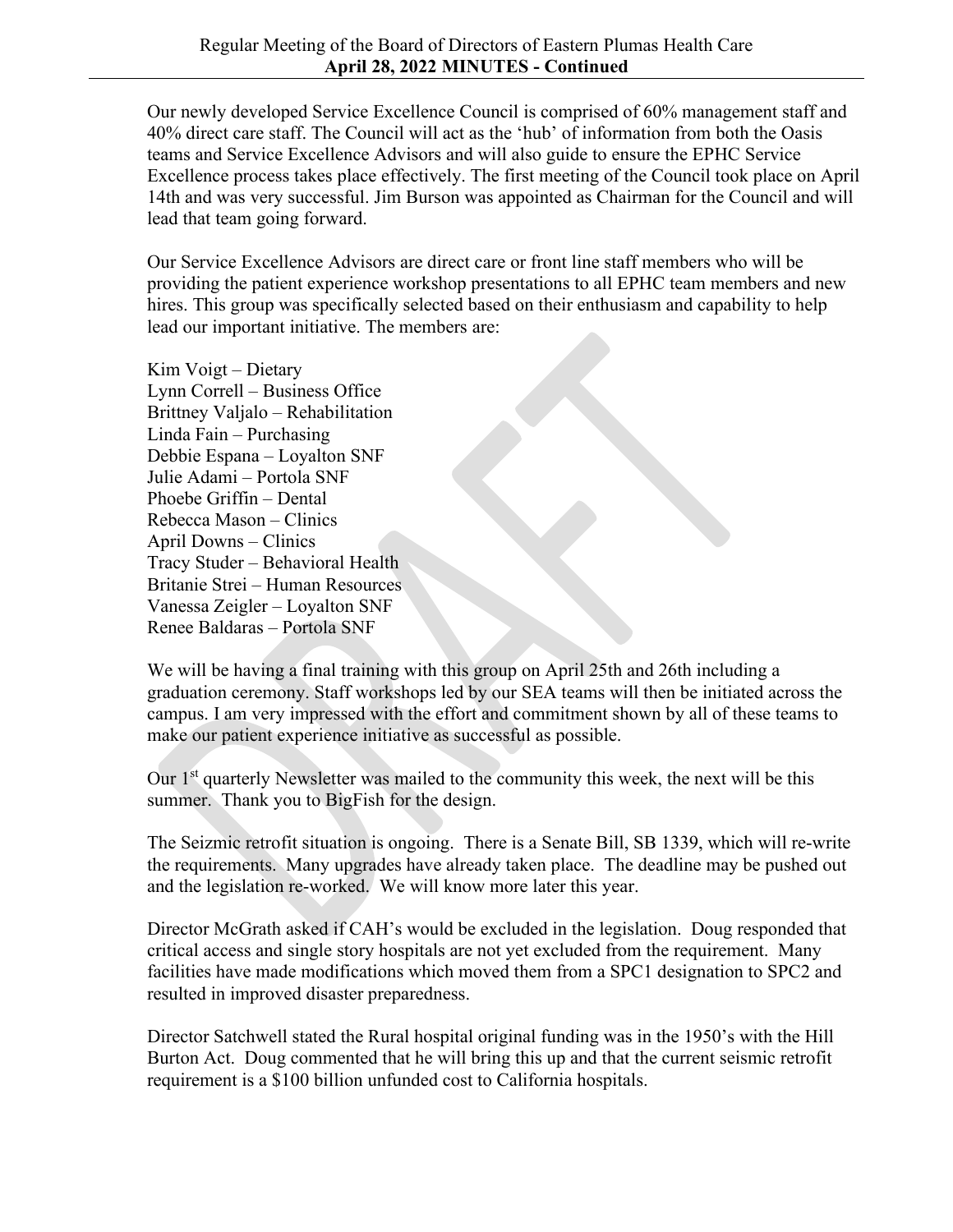# **9. Policies**

Director Whitfield commented on a couple corrections to the policies, a spelling error for Anti-venom, and an issue with the Critical lab values policy as it relates to one value being critical at low level.

Public Comment: None

- **ACTION:** Motion was made by Director Whitfield, seconded by Director McGrath to approve all policies with the noted corrections.
- **Roll Call Vote:** AYES: Directors McGrath, Swanson, Whitfield, Satchwell and Corcoran Nays: None

## **10. Committee Reports**

Finance Committee: Director Swanson reported a 21% increase in revenue, we are in a good financial place.

Public Comment: None

## **11. Public Comment**

None.

## **12. Board Closing Remarks**

Director McGrath commented she was glad to see improvements, employees coming on and not leaving. The administration has things on a positive path, which is exciting.

Director Corcoran thanked Director Whitfield for her expertise on policies.

Director Satchwell stated she was happy to see Guy McNett joining our meeting and agreed with his comments that hospitals need to work together. Doug McCoy commented that we have had a great collaboration with other hospitals, especially during Covid-19. We have worked very closely with PDH during our lab staff shortage and their electrical issues. Director McGrath agreed how important collaboration is. Director Satchwell stated she is pleased to see leaders who are willing to collaborate and be creative. Director McGrath emphasized the need to keep the collaboration going.

## **Open Session recessed at 10:20 a.m.**

# **13. Closed Session**

- **A.** Hearing (Health and Safety Code 32155) Subject Matter: Staff Privileges
	- Provisional 2 Year Appointments o Mohammed, Sameer MD Tele Psychiatry

- **B.** Conference with Legal Counsel-Exposure to Litigation (Government Code Section 54956.9(d)(2): *1 Matters*
- **C.** Public Employee Performance Evaluation (Government Code Section 54957) Subject Matter: *CEO*